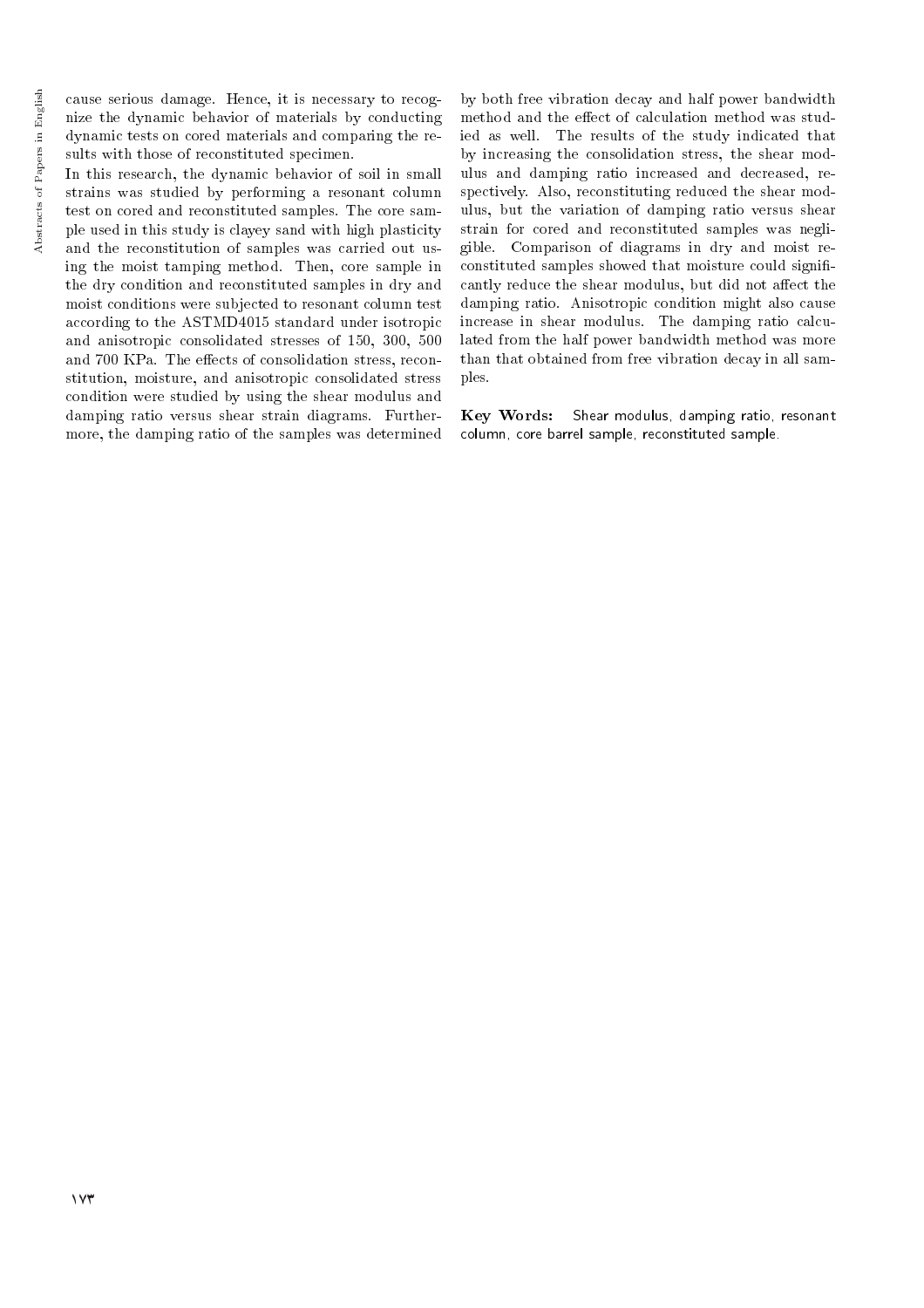# PUBLIC PRIVATE COLLABORATION MODEL IN IRAN'S FREEWAY BOT PROJECTS (CASE STUDY)

## Y. Shahbazi Razlighi

yousefrazlighi@modares.ac.ir

M.H. Sobhiyah (corresponding author)

sobhiyah@modares.ac.ir

## Dept. of Project and Construction Management Tarbiat Modares University DOI:10.24200/J30.2019.53604.2566

Sharif Civil Engineering Journal Volume 36, Issue 3.2, Page 147-157, Research Note

c Sharif University of Technology

 Received 2 June 2019; received in revised form 24 August 2019; accepted 29 September 2019.

## Abstract

Optimal collaboration of the partners in a project is identied as one of its success factors. Presentation of the theory/the model of the optimal collaboration in the private sector with the public sector in Iran's freeway projects is the main concern of this research. In this study, while trying to scrutinize the concept of collaboration and identify the various dimensions of this phenomenon, the factors contributing to the optimal collaboration and its outcomes will be investigated. To this end, the case study research method is used to collect data and the grounded theory is utilized to analyze data. After analyzing the data, by selecting an appropriate model, the main categories associated with the phenomenon are identied. In this research, private sector investment in BOT projects was considered. Therefore, a critical review of the research literature was carried out at the first step. Then, by referring to a partnership with different actors, different levels of responsibility are interviewed from both public and private sectors. Then, the data from the speech, the behavior and cooperation of the parties to the partnership are gathered at the meetings of the committee of the investment companies. In the following, the data are analyzed and the theoretical model of collaboration is presented. According to the obtained results of this research, the capability of the private sector, capital security, stakeholder engagement, contract, government managers' competence, risk sharing, and joint decision-making are identied as the factors affecting the optimal collaboration. Besides, the completion of the project with the appropriate cost, time and quality, the achievement of the public sector bene fits, the private sector financial profit, the satisfaction of the private sector, and the promotion of the public sector's belief in engagement with the private sector as the result of optimal collaboration between the parties are identied.

Key Words: PPP, collaboration, BOT, Iran freeway industry.

# REMOLDING EFFECT ON DYNAMIC BEHAVIOR OF SANDY SOIL SAMPLES USING RESONANT COLUMN TESTS

S. Ahmadi

somayehmha@gmail.com Dept. of Civil Engineering Yazd University A. Aghaei Araei(corresponding author) aghaeiaraei@bhrc.ac.ir Dept. of Geotechnical and Infarstructure Road, Housing and Urban Development Reseach Center H. Mehrnahad hmehrnahad@yazd.ac.ir Dept. of Civil Engineering Yazd University N. Attarchian n.attarchian@bhrc.ac.ir I. Rahmani i.rahmani@bhrc.ac.ir A.S. Salamat salamat@bhrc.ac.ir H. Hasani hosseinhassani78@bhrc.ac.ir Dept. of Geotechnical and Infarstructure Road, Housing and Urban Development Reseach Center

DOI:10.24200/J30.2019.53676.2571

Sharif Civil Engineering Journal Volume 36, Issue 3.2, Page 159-169, Research Note

c Sharif University of Technology

 Received 12 June 2019; received in revised form 7 September 2019; accepted 17 September 2019.

## Abstract

Shear modulus and damping ratio are two most important dynamic parameters for seismic design of structures. Several attempts have been made to determine and study these two dynamic parameters using field and laboratory experiments. Sample disturbance is one of the reasons for the discrepancy between laboratory and in situ dynamic parameter test results. Failure to heed the effects of reconstituting on the dynamic parameters of soil under dynamic laboratory tests and analysis may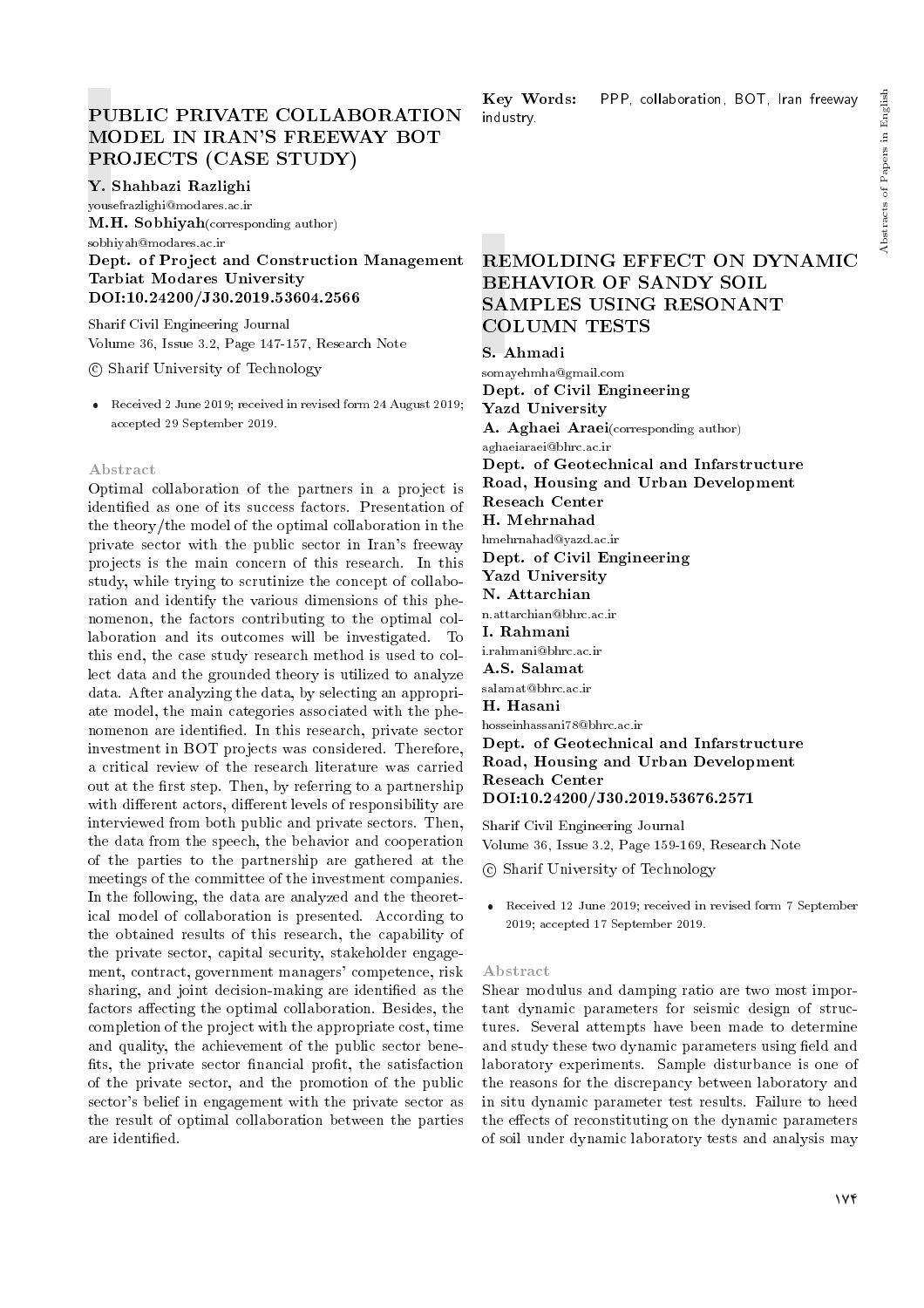the structures are exposed to major threats due to decrease in their efficiency and also, unpredictable loads. These problems are aggravated by induced loads due to natural or articial dangers such as earthquakes and explosions. The main objective of this paper is to investigate the free vibration of cylindrical shell structures with functionally graded materials, FGM, on the elastic foundation in undamaged and damaged conditions. Functionally graded materials are a new type of composite materials and are characterized by gradual variations in composition, resulting in desired changes of the characteristics of the material in different directions. For this purpose, an analytical method based on first-order shear deformation theory is used. The corresponding equations which are extracted through the Maclaurin series are implemented using the MAPLE software and the corresponding frequencies and modal shapes are obtained. The numerical verification of the model is carried out by comparing the results with those of other researches in the literature and also with the results of modeling in ABAQUS software. The comparisons show good agreement between these results, indicating the accuracy and applicability of the applied numerical method. In order to investigate the effectiveness of the proposed method in identication of the damaged location in the structure, different single and multiple damage scenarios are applied to the structure resting an elastic base condition, considering various supporting conditions such as clamped and simply supports. The corresponding damage scenarios are applied through a reduction in the elasticity modulus of the interested cylindrical layers materials. In the damage identification process, modal shape derivatives are used. The results show the efficiency of the proposed model in detecting the damaged zone of the structure. The proposed method is capable of expanding real structures.

Key Words: Functionally graded materials (FGM), cylindrical shell, damage identification, first-order shear deformation theory, modal derivatives shapes.

# INVESTIGATION AND COMPARISON OF THE PROPERTIES OF CEMENT-BACED MIXTURES CONTAINING DIFFERENT TYPE OF POLYMERS

## H. Chehrazi Sefid Dashti

hadi cheh@yahoo.com H. Madni(corresponding author) h.madani@kgut.ac.ir

## A. Saeedi Kia

saidikia1993@yahoo.com Dept. of Civil Engineering and Geodesy Graduate University of Advanced Technology, Kerman

## DOI:10.24200/J30.2019.53636.2565

Sharif Civil Engineering Journal Volume 36, Issue 3.2, Page 135-145, Original Article

c Sharif University of Technology

 Received 28 July 2019; received in revised form 6 October 2019; accepted 13 October 2019.

#### Abstract

In this research the effects of three types of commercial polymers including Styrene-butadiene-rubber, Ethylenevinyl acetate and Styrene-acrylic on the properties of cement mixtures have been investigated. Polymer contents in the test mortar mixtures were 5, 10, 15 and 20% by weight of cement and the water-cement ratio was kept constant at 0.33. In order to investigate and compare the influences of polymer materials on the mortar specications the mechanical properties including compressive strength, flexural toughness and durability properties including rapid chloride migration coefficient and the amount of capillary and volumetric absorption, resistance to sulfuric acid were evaluated. The specimens were cured under wet conditions at early ages (7 days) and air cured at later ages (After 7 days until the test). The results indicate an improvement in several mechanical characteristics such as flexural toughness and signicant in
uence on reducing the adsorption rates of cement mixtures in the rapid chloride migration coef ficient, water absorption and resistance to sulfuric acid. Comparing the results at different ages showed that dry curing period has had a significant effect on the strength growth process and mechanical properties of polymer modied mortars. According to the results of mechanical tests, the Styrene-acrylic and Ethylene-vinyl acetate provided significant improvements in the flexural toughness and this improvement was enhanced by increasing the polymer-cement ratio. Concerning the penetration and adsorption of water in the mortars by same polymercement ratio, Styrene-acrylic modied mortars have obtained higher enhancements than other compounds. Also, in the ratio of 15% polymer to cement, the lowest amount of water absorption and penetration was observed in the Styrene- acrylic modied mortars which showed the optimal ratio. According to the results of the sulfuric acid test, the best practice was for the Ethylene-vinyl acetate modied mortars. The results of this study indicate that modied polymeric cementitious base mixtures can be widely used in construction industry applications.

Key Words: Mechanical properties, durability, styrenebutadiene-rubber, ethylene-vinyl acetate, styrene-acrylic.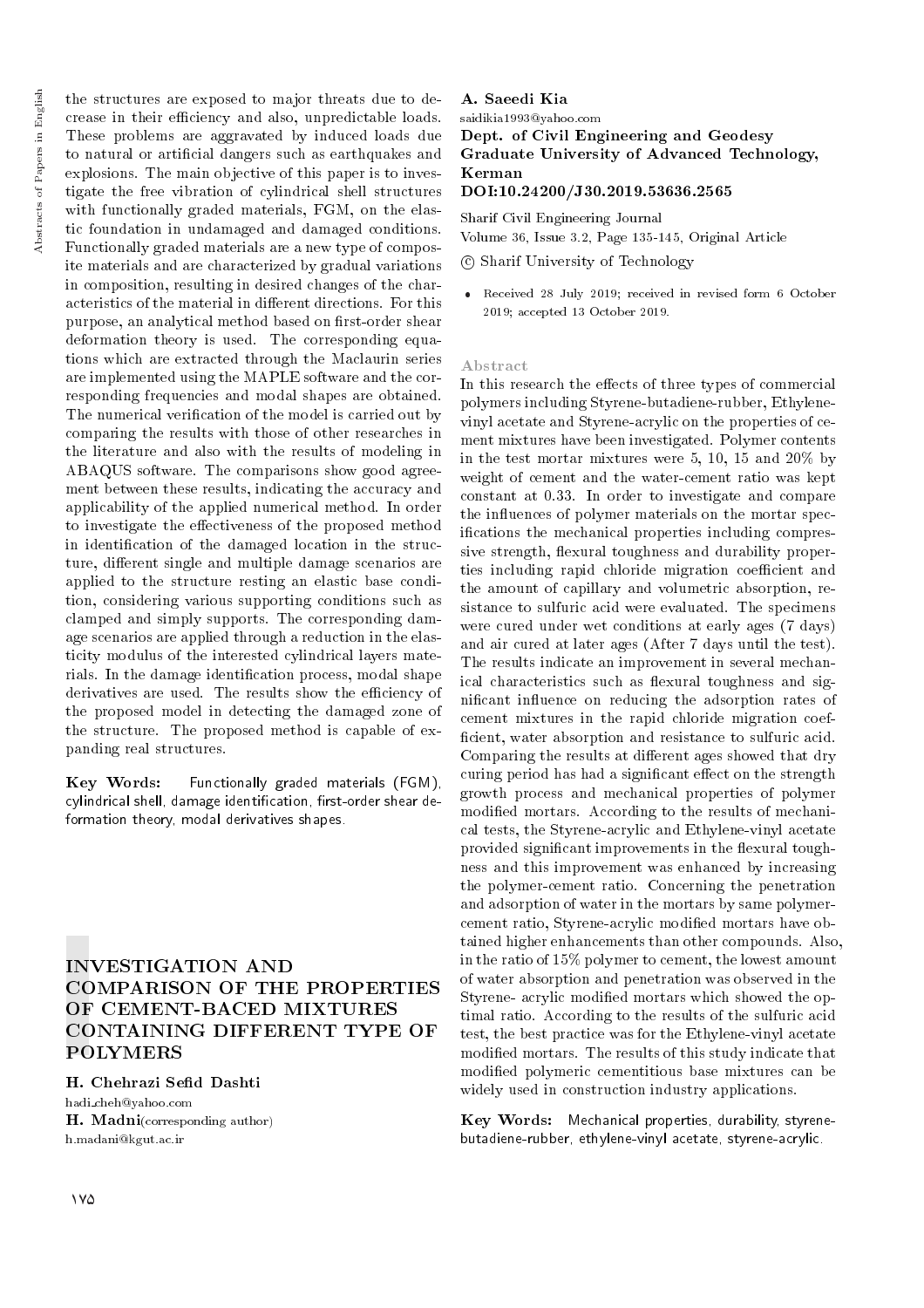Kalman Filter as an effective estimator and Robbins-Monroe stochastic approximation technique as the parameters noise covariance matrix regulator. The abovementioned method was applied to two one-story and one three-story shear buildings and the results of the identication process were presented with emphasis on the effects of measurement noise, modeling error, and use of the Monte-Carlo random simulation method. Simulation results demonstrated the accuracy and efficiency of the proposed method in online jointly estimation applications as well as the desirable capability to track hysteretic curves of each structural floor.

Key Words: Online health monitoring, nonlinear hysteretic, stiffness and strength degradation, pinching effect, unscented kalman filter, robbins-monro stochastic approximation technique.

# INVESTIGATION OF THE EFFECT OF STEEL FIBERS ON FAILURE EXTENSION OF RECYCLED AGGREGATE CONCRETE BEAMS WITH LAP-SPLICED BARS

#### M. Farrokhpour Tabrizi

farokhpour.m@yahoo.com Dept. of Civil Engineering Azad University of Mashhad M. Ghalehnovi(corresponding author) ghalehnovi@um.ac.ir Dept. of Civil Engineering Ferdowsi University of Mashhad A. Karimipour karimipour.arash@um.ac.ir Dept. of Civil Engineering Texas University at El Pao, USA

DOI:10.24200/J30.2019.52894.2513

Sharif Civil Engineering Journal Volume 36, Issue 3.2, Page 109-123, Original Article

c Sharif University of Technology

 Received 2 July 2019; received in revised form 11 September 2019; accepted 24 September 2019.

#### Abstract

In this research, the effect of adding  $0\%$  and  $2\%$  volumetric percents of steel fibers in beams containing three patches (43 cm, 34 cm, and 26 cm in length) and recycled aggregate 0 and 100% on the cracking and expansion path. The cracks were examined under static loading. The purpose of this study is to reduce the minimum crack width for adding steel bers to reinforced concrete beams made of recycled aggregates and tensile reinforcement patches. Hence, twelve specimens of the beam were made at 150, 200, 1500 mm lengths with a length of different tensile adherence rates and different percentages of steel and recycled aggregates. The experiments were performed as a quadrilateral bend. In experiments, the load-displacement curve in the middle of the span of the specimens, the trajectory expansion along the beam and at the maximum flexural anchor, the width of cracking, and the effect of adding steel fibers on the compression and elongation of the specimens were indirectly investigated. In addition, the results were compared with those presented in the ACI, CSA, NS, CEB FIP, and EuroCode2 regulations. The results of the experiments showed that the addition of steel fibers reduced the slip of the tensile reinforcement in the patched area and decreased the crack-cracking width. Also, with addition of steel fibers in beams made of 2% recycled aggregate, the patch length can be reduced by 40%.

Key Words: Fibers concrete, static loading, failure crack, lap-spliced bars, recycled aggregate.

# DAMAGE IDENTIFICATION IN CYLINDRICAL SHELLS WITH FUNCTIONALLY GRADED MATERIALS RESTING ON ELASTIC FOUNDATION

E. Aghaahmadi aghaahmadi12@gmail.com R. Taghipour(corresponding author) r.taghipour@umz.ac.ir M. Bozorgnasab m.bozorgnasab@umz.ac.ir M. Mollaalipour m.mollaalipour @ umz.ac.ir Dept. of Mechanical Engineering University of Mazandaran DOI:10.24200/J30.2019.53877.2600

Sharif Civil Engineering Journal Volume 36, Issue 3.2, Page 125-133, Original Article

c Sharif University of Technology

 Received 9 July 2019; received in revised form 7 October 2019; accepted 13 October 2019.

#### Abstract

Identication of damage location in a structure is an important issue in structural health monitoring. Most of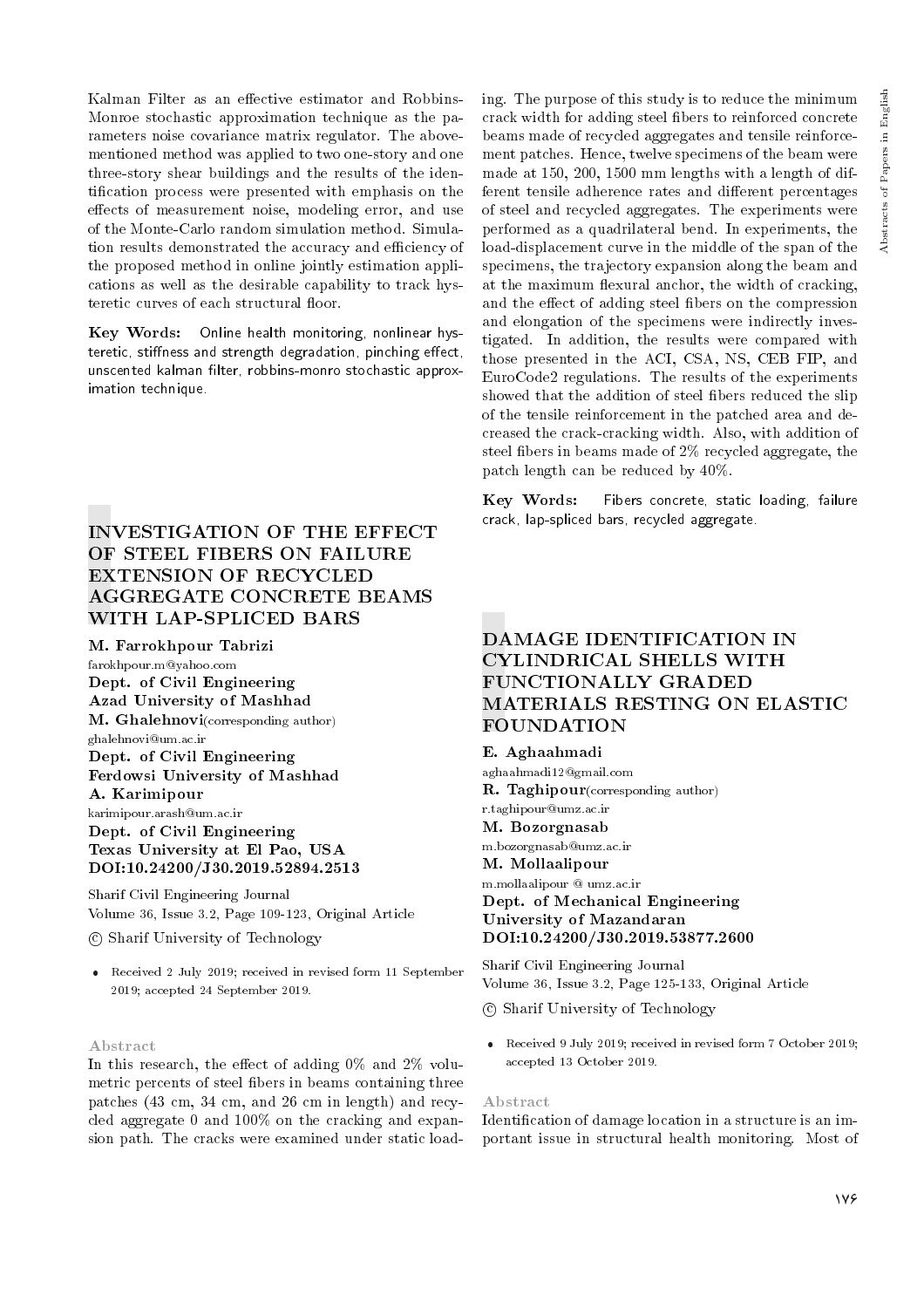## M.J. Saffarian saffarian.j@gmail.com Dept. of Civil Engineering

# Buein Zahra Technical University DOI:10.24200/J30.2019.53345.2541

Sharif Civil Engineering Journal Volume 36, Issue 3.2, Page 87-96, Original Article

c Sharif University of Technology

 Received 26 May 2019; received in revised form 28 July 2019; accepted 7 August 2019.

## Abstract

In this study, the effect of initial principal stress rotation on anisotropic behavior of medium dense Firoozkuh sand in the drained condition was studied. Hollow Cylindrical Apparatus (HCA) was used to conduct the tests in the drained condition on the medium dense specimens of Firoozkuh sand. All specimens were prepared with a height of 200 mm and outer and inner diameters of 100 and 60 mm, respectively, using dry air pluviation method. The specimens were consolidated subjected to the anisotropic initial stresses with different directions  $(\alpha_c)$ . During consolidation, stress ratio $(R_c = \sigma'_{1c}/\sigma'_{3c} =$ 2)was maintained equal to 2. Specimens were consolidated under an anisotropic condition in which the rotation of initial principal stresses was set to a constant value varying from zero to  $45^0$ . The specimens were sheared under different inclinations of principal stress increments $(\alpha_{\delta\sigma})$  varying from zero to $45^0$  . In these tests, the direction of principal stress increments( $\alpha_{\delta\sigma}$ ) may be not equal to the direction of the principal stress due to anisotropic stresses, applied in the consolidation phase. Generally, the results showed a decrease in the shear strength of sand by increasing  $(\alpha_{\delta\sigma})$ . The results showed that the stress-strain behavior and shear strength of medium dense sand were influenced by the inclination of initial principal stresses. Initial anisotropic principal stresses caused initial shear strains which softened the stress-strain behavior of sand. Therefore, the shear modulus and shear strength for anisotropic consolidated specimens were less than that of the isotropic consolidated specimens. The anisotropic response of medium dense sands was observed to be governed by $(\alpha_c)$ . It was found that the shear modulus and shear strength of sand relatively decreased and anisotropy coefficient signicantly increased when anisotropic initial stress and increments of principal stresses were in the same direction. The effect of initial stress state on the shear modulus was more noticeable than that on the shear strength of sand.

Key Words: Anisotropic behavior of sand, initial principal stress rotation, hollow cylindrical apparatus (HCA), firoozkuh sand.

# ONLINE HEALTH MONITORING OF DETERIORATING NONLINEAR HYSTERETIC STRUCTURES USING UNSCENTED KALMAN FILTER (UKF)

H. Amini Tehrani hmdamini@yahoo.com A. Bakhshi(corresponding author) bakhshi@sharif.edu Dept. of Civil Engineering Sharif University of Technology DOI:10.24200/J30.2019.53583.2561

Sharif Civil Engineering Journal Volume 36, Issue 3.2, Page 97-108, Original Article

c Sharif University of Technology

 Received 22 June 2019; received in revised form 12 October 2019; accepted 22 October 2019.

#### Abstract

Rapid assessment of structural safety and performance following the occurrence of important events such as moderate to severe earthquakes is so signicant and vital and reveals the need for developing online and pseudoonline health monitoring methods. Online monitoring methods can be implemented without the need for insitu testing and expert staff to analyze the recorded data. In other words, these methods provide comprehensive information on the condition of the structure only by using the vibration data recorded by embedded sensors as well as the preset health monitoring algorithms. On the other hand, most civil structures exhibit a nonlinear response after severe incidents like earthquakes. In many cases, this nonlinear hysteretic behavior is along with stiffness deterioration, strength degradation, pinching effect, permanent plastic deformation, or a combination of them. Therefore, considering a comprehensive definition of damage that takes into account the nonlinear behavior of structures according to their type is one of the most important steps in the process of structural identication and evaluation. Various methods have been introduced in the literature for online estimation of states and parameters of nonlinear structures. However, the challenging part in most of these methods is the determination of parameters noise covariance matrix which becomes particularly important due to the increasing number of structural floors, thus increasing the number of unknown parameters. In this study, an effective method for online jointly estimation of state and parameters of nonlinear hysteretic structures with consideration of degradation and pinching phenomena is proposed. Simultaneous estimation of states and parameters is conducted using a combination of Unscented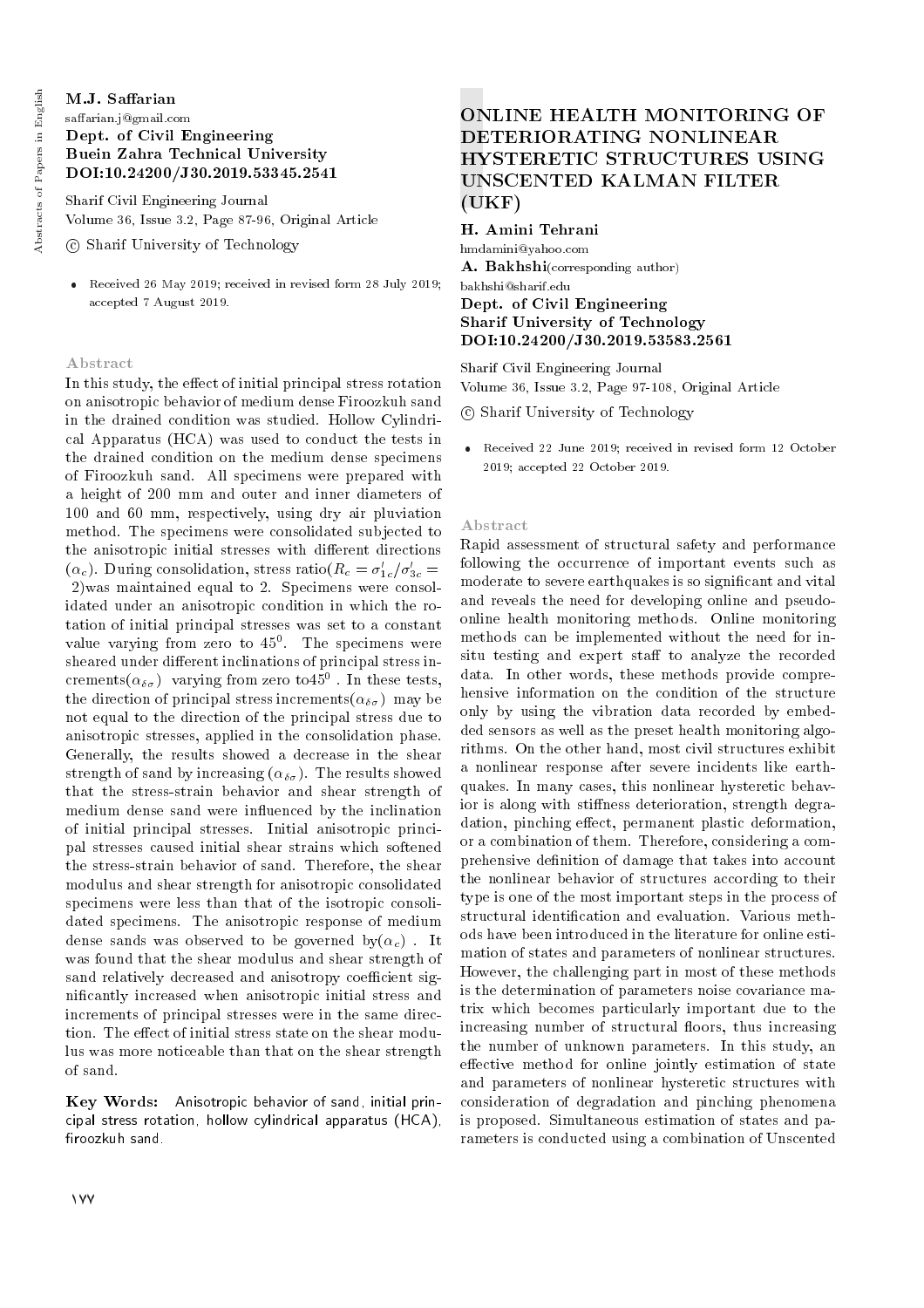The length of the fibers was 25 mm. The mechanical tests performed consist of compressive strength, flexural strength, tensile strength, flexural toughness and impact strength, and RCMT as well as the shrinkage test. The compressive strength test was performed at the ages of 1, 7, 28 and 90 days. The mixtures made of calcium aluminate cement had higher compressive strength due to faster formation of microstructure than the Portland cement mixtures so that 90 -day compressive strength of Portland cement mix was comparable to 90 1 -day compressive strength of calcium aluminate mortar. By adding the polymer to the mixtures, the compressive strength was reduced. It was also observed that by increasing the glass fiber content from  $2\%$  to  $4\%$ , compressive strength became lower. Upon increase in age, the compressive strength was enhanced due to the formation of polymer films in the porous structure of the mixtures and improvement of the cement hydration. In polymer modified specimens, the flexural strength was also increased due to the production of polymer films in the structure of mixes. Flexural strength was increased with the addition of glass fibers due to high aspect ratio of the glass bers and well-formed Interfacial Transition Zone (ITZ). The addition of glass fiber from  $2\%$  to  $4\%$ in
uenced the bending strength of polymer specimens and had an enhancing effect on the tensile strength, flexural toughness, and impact resistance. However, in the durability test, ber incorporated mixtures had higher chloride ion penetration. Adding fibers to the blends reduced the amount of shrinkage.

Key Words: Calcium aluminate cement, portland cement, glass fibers, polymer.

# HETEROGENEITY AMONG INDIVIDUALS AND ALTERNATIVE IN DESTINATION CHOICE- CASE OF SHOPPING TRIPS IN QAZVIN

#### I. Farzin

iman.farzin@modares.ac.ir A.R. Mamdoohi(corresponding author)

armamdoohi@modares.ac.ir Dept. of Civil and Environmental Engineering Tarbiat Modares University DOI:10.24200/J30.2019.52769.2506

Sharif Civil Engineering Journal Volume 36, Issue 3.2, Page 77-86, Original Article

c Sharif University of Technology

 Received 26 May 2019; received in revised form 16 Septemebr 2019; accepted 12 October 2019.

#### Abstract

Modeling behavior of individuals in destination choice plays an important role in travel demand analysis and hence assessing transportation policies impact. Most researchers have used multinomial logit model, which does not allow for heterogeneity among individuals and alternatives. However, mixed logit models account for random distribution of coefficients in the utility function, hence heterogeneity of individuals. Heteroscedastic extreme value model, on the other hand, assumes an independent and non-uniform distribution of the error term, which leads to heterogeneity among alternatives. The purpose of this paper is to examine heterogeneity among individuals and alternatives in shopping trips destination choice in Qazvin. Multinomial logit (as the base model, not considering heterogeneity), mixed logit and heteroscedastic extreme value are calibrated and their results are compared. Unlike previous studies, individuals choose destination based on distance to their residence. Model results of 1570 shopping O-D trips based on various criteria (such as log likelihood and goodness of fit coefficients) indicate superiority of the mixed logit model. It was also observed that the individuals behave heterogeneously considering distance and departure time in choosing their shopping destinations. On the other hand, heteroscedastic extreme value model results were not much better than multinomial logit, thus relaxing the assumption of homoscedasticity if the error term in multinomial logit may not be necessary considering the small increase in model fit. This paper is an extension to conventional destination choice models by taking account of heterogeneity among individuals and alternatives enabling more realistic results helping decision makers in setting more effective policies.

Key Words: Destination choice, heterogeneity among individuals, heterogeneity among alternative, mixed logit, heteroscedastic extreme value.

# EFFECT OF INITIAL PRINCIPAL STRESS ROTATION ON THE ANISOTROPIC BEHAVIOR OF SAND IN THE DRAINED CONDITION

H. Mohamadzadeh(corresponding author) mohamadzadeh@bzte.ac.ir Dept. of Civil Engineering Buein Zahra Technical University H. Razeghi razeghi@iust.ac.ir Dept. of Civil Engineering Iran University of Science and Technology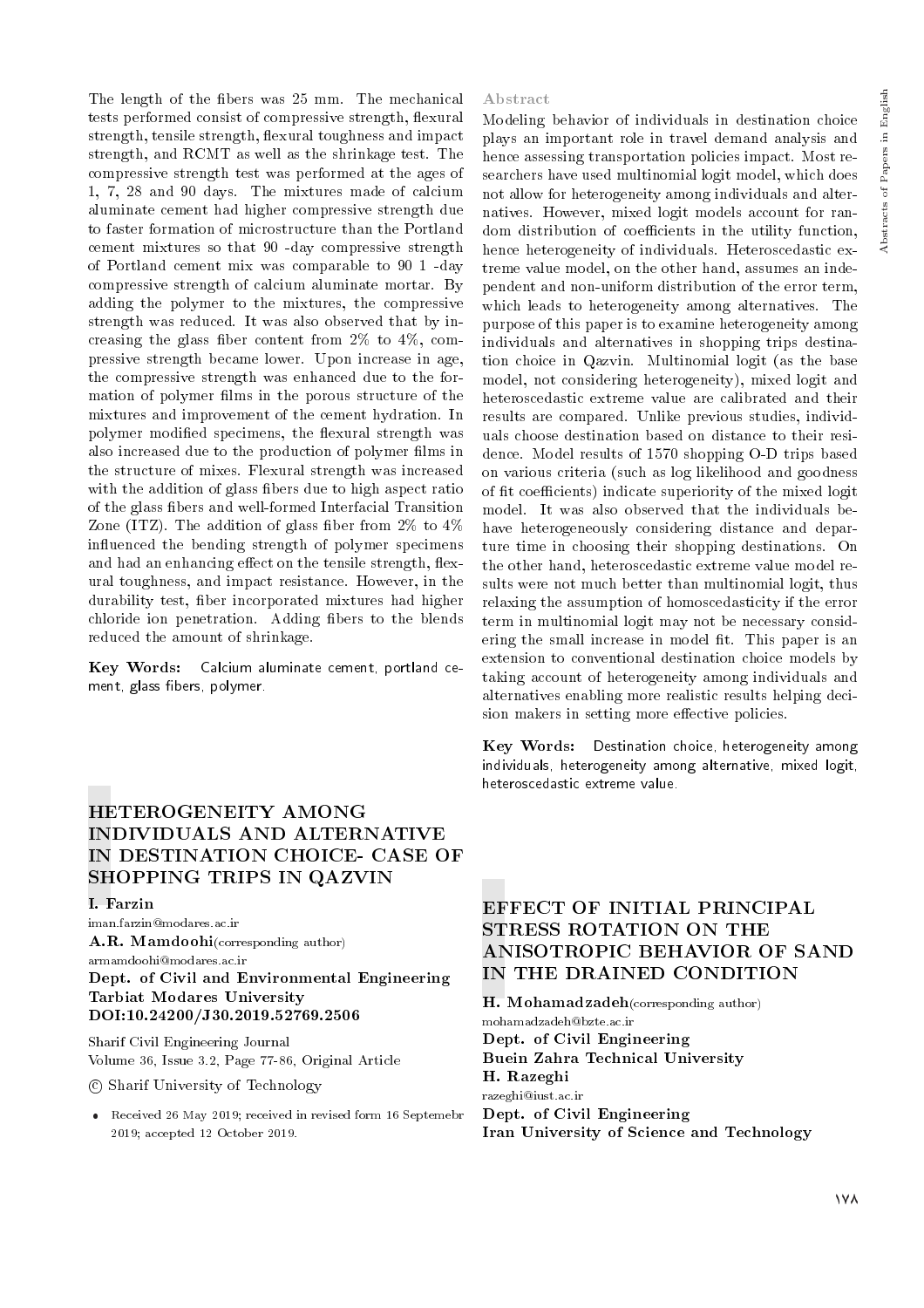of pile groups increased upon an increase in the soil relative density, the group efficiency was reduced by  $50\%$ .

Key Words: Pile group, cross section shape, lateral resistance, sandy soil, pile arrangement.

# FREE VIBRATION ANALYSIS OF SANDWICH PLATES WITH THE MAGNETIC VISCOELASTIC FLUID CORE USING SPLINE FINITE STRIP METHOD

S. Mohajeri

s.mohajery@cv.iut.ac.ir S. Sarrami Foroushani(corresponding author)

sarrami@cc.iut.ac.ir

M. Azhari

## mojtaba@cc.iut.ac.ir Dept. of Civil Engineering Isfahan University of Technology DOI:10.24200/J30.2019.53084.2528

Sharif Civil Engineering Journal Volume 36, Issue 3.2, Page 49-65, Original Article

c Sharif University of Technology

 Received 14 May 2019; received in revised form 15 July 2019; accepted 14 August 2019.

## Abstract

Sandwich plates containing magnetic fluids in the core are considered nowadays as a smart structure. Due to the ability of rapid change in the viscosity of the fluid in the core, plate can be used to control the vibration of the structure and to deplete the energy. In the present study, free vibration behavior of a sandwich plate, which is made of composite glass-epoxy fiber face sheets and contains magnetic fluid in the core, is investigated. Based on the Hamilton's principle and considering independent bending degrees of freedom for upper and lower faces, free vibration governing equations of the plate are derived using the spline finite strip method. To validate the proposed method, the results are compared with those of other similar studies using different methods. Then, the effects of different parameters, e.g., diverse boundary conditions, which are rarely considered elsewhere, are evaluated based on the proposed formulation. Moreover, the frequency impacts as well as the modal loss factor, which are the two main parameters in the vibration analysis of these structures, are considered and the

effect of different factors such as magnetic field intensity and fluid thickness in the core are investigated. The results indicate that the spline finite strip method has good accuracy in analyzing sandwich plates containing a flexible core. Besides, the results show that increasing the intensity of the magnetic field causes an increase in the frequency and loss factor corresponding to each mode. Moreover, increasing the thickness of the fluid leads to increase in the loss factor and decrease in the frequency. The results indicate that despite the change in the strain energy of the structure, due to changes in the fiber orientation of the composite layers, the frequency of each mode does not change signicantly. It was also found that the clamped plate had the highest frequency and the simply supported boundary condition had the lowest frequency.

Key Words: Sandwich plate; magnetic viscoelastic fluid; composite; free vibration; spline finite strip method.

# EFFECT OF COMBINED USE OF GLASS AND POLYMER FIBERS ON MECHANICAL PROPERTIES, SHRINKAGE, AND DURABILITY PROPERTIES OF CEMENT COMPOSITES

S. Moetamed

sarvenazmoetamed@gmail.com H. Madani(corresponding author)

h.madani@kgut.ac.ir Dept. of Civil Engineering and Geodesy Graduate University of Advanced Technology, Kerman

DOI:10.24200/J30.2019.53132.2535

Sharif Civil Engineering Journal Volume 36, Issue 3.2, Page 67-76, Original Article

c Sharif University of Technology

 Received 21 May 2019; received in revised form 13 August 2019; accepted 8 September 2019.

## Abstract

In this study, the mechanical properties and durability of composites containing bers and polymers were investigated. For this purpose, calcium aluminate cement and Portland cement were used as binding agents. Glass ber and polymer (Forton VF-774 ) were used to modify the mix. The specimens were prepared using 2% and 4% glass fiber (vol./vol) and  $5\%$  polymer by cement weight.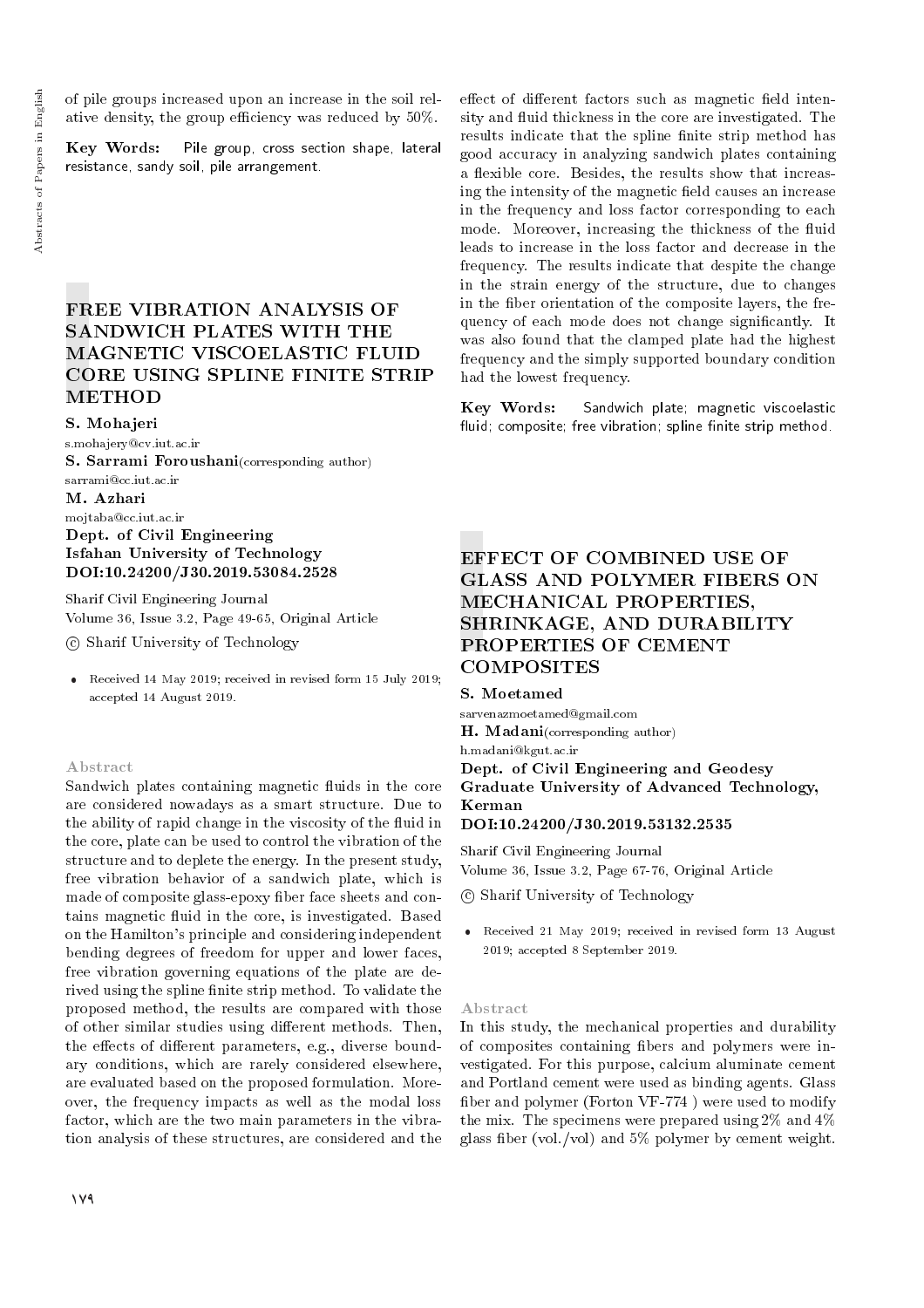Sharif Civil Engineering Journal Volume 36, Issue 3.2, Page 29-37, Original Article

c Sharif University of Technology

 Received 20 April 2019; received in revised form 24 August 2019; accepted 29 September 2019.

#### Abstract

A wide variety of systems have been introduced so far for the construction of roofs, as one of the most essential structural components of buildings. A conventional roofing system is the solid slab that offers adequate rigidity to distribute gravitational and seismic loads, while it is also relatively resistant against fire. However, its main drawback is its overweight that increases the associated seismic loads. To resolve this problem, modifications were proposed that resulted in different types of biaxial voided slabs. In one such system, spherical and ellipsoidal plastic balls enclosed in steel cages were used to eliminate ineffective concrete. Due to the novelty of the system, however, little was known about the bending behavior of the roof thus constructed. Most of previous studies have been conducted on spherically-shaped voids ignoring ellipsoidal ones. This is while the effect of supporting cages on voids has not been investigated at all. The present study was, therefore, designed and implemented to study the behavior of biaxial voided slabs containing ellipsoidal plastic balls and the effect of supporting cages on bending behavior. To investigate these aspects of the system, two full-scale bending specimens were cast for investigating bending capacity, cracking distribution, and deflection in solid and biaxial voided slabs. Moreover, the effect of cage longitudinal rods was studied on the ultimate capacity of the bending specimens. Finally, the experimental results were then examined by ACI 318-14 recommendations to put forth suggestions for using the ACI 318-14 equations in designing biaxial voided slabs. It was found that while both solid and biaxial voided specimens exhibited almost similar bending behavior and the same failure mode. Also, the bending behavior of biaxial voided specimen was affected by the steel cages used. So, to use the ACI 318-14 equations, if this longitudinal cage bar is considered, the percentage difference between experimental and calculated results reached just one percent.

Key Words: Biaxial voided slab, flat slab, flexural behavior, ellipsoidal void, steel cage .

# EFFECT OF CROSS-SECTION SHAPES OF PILES ON LATERAL

## RESISTANCE OF PILE GROUPS IN SANDY SOIL

## M. Memar

m memar@iauest.ac.ir Dept. of Civil Engineering Estahban Branch, Islamic Azad University S.M.A. Zomorodian(corresponding author) mzomorod@shirazu.ac.ir Dept. of Water Engineering Shiraz University A.H. Vakili vakili@zand.ac.ir Dept. of Civil Engineering Zand Institute of Higher Education, Shiraz DOI:10.24200/J30.2019.53173.2536

Sharif Civil Engineering Journal Volume 36, Issue 3.2, Page 39-47, Original Article

c Sharif University of Technology

 Received 5 May 2019; received in revised form 27 July 2019; accepted 13 October 2019.

#### Abstract

Superstructures may be subject to lateral load like earthquake, wind, wave impact, and ship ducking. In these cases, engineers prefer to apply piles or pile groups. The exact predictions of the load-deflection response of pile groups under lateral loading have always been a big challenge for engineers due to the many parameters involved. These parameters include soil relative density, type of soil and its classification, water table elevation, length and diameter of pile, type of load, rigidity of pile and pile cap, etc. In this study, some experimental tests were performed to investigate the effect of cross-section shape of pile on lateral resistance of pile group. To consider the quantity of materials used to construct pile for optimum design, four different cross-section shapes of piles with the same surface area were used. The crosssection shapes of piles involved H pile, end closed pipe, square, and fin pile. Different conditions such as pile arrangement, pile spacing, and soil relative density for different cross-section shapes of piles were assessed. A poorly graded sandy soil was used. The lateral load was applied to pile groups using a 2.5 kN capacity jack and the deflection of pile cap was measured by a dial gage with accuracy of 0.01 mm. Results revealed that the ratios of lateral resistance of n pile, square pile, and H pile groups to that of pipe pile group were 1.4, 1.19 and 0.85, respectively. By increasing the number of piles in group, the average lateral load per pile in the pile group was reduced for all pile shapes. Also, by increasing pile spacing from  $3D_n$  to  $6D_n$ , the lateral resistance of each pile in group and also group efficiency of all pile shapes increased signicantly. Although the lateral resistance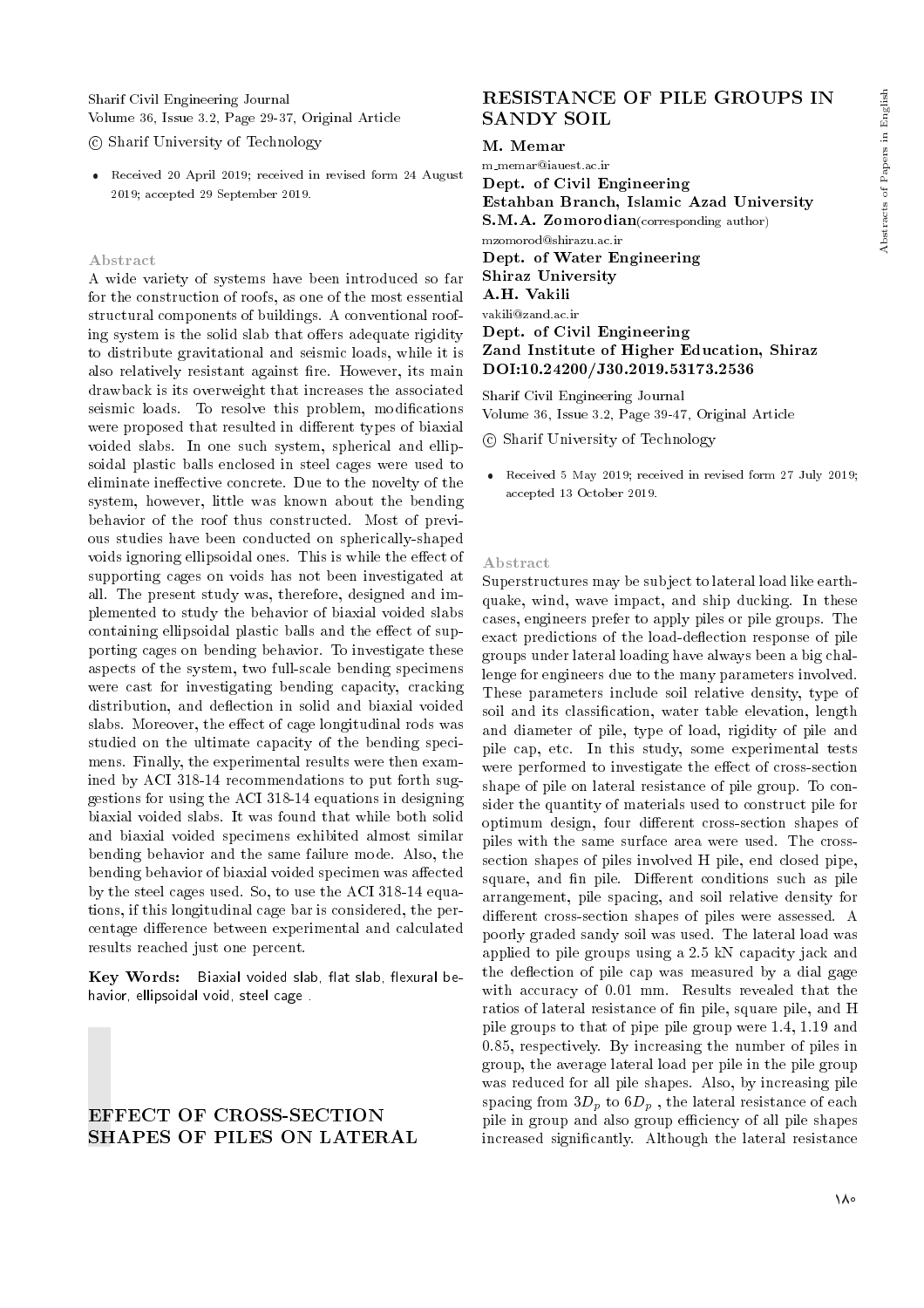with the reduction of the distance between the stirrups. the bearing capacity of the column increased slightly. Moreover, with the increase of the eccentricity, the bearing capacity of the columns was signicantly reduced and the slope of the descending branch of lateral loaddisplacement decreased gradually. Moreover, if the column was less slender, the axial load-displacement curve would have a greater initial slope and with increasing slenderness, the lateral load-displacement would have more nonlinear behavior due to increased second-order deformation. In addition, the axial load and stiffness of the composite column were significantly affected by the concrete compressive strength. The results also indicated that with increasing the eccentricity, the bearing capacity of the composite columns was reduced.

Key Words: Composite column, SRC, bearing capacity, eccentric loading.

# EXPERIMENTAL INVESTIGATION OF COHESIVE SEDIMENTS EROSION IN THE PRESENCE BED COARSE-GRAIN SIZE SEDIMENTS

M. Khastar-Boroujeni

khastar1365@yahoo.com Faculty of Engineering Ferdowsi University, Mashhad H. Samadi Boroujeni(corresponding author) samadi153@yahoo.com Faculty of Engineering of Shahrekord University M. Ghasemi marzie.ghasemi93@gmail.com Z. Taheri

sahra taheri65@yahoo.com

Water Researcher Resource Center Shahrekord University DOI:10.24200/J30.2019.52750.2505

Sharif Civil Engineering Journal Volume 36, Issue 3.2, Page 19-28, Original Article

c Sharif University of Technology

 Received 15 April 2019; received in revised form 16 September 2019; accepted 14 October 2019.

## Abstract

This paper studies the erosion of cohesive sediments in case of bed having coarse-grain size. Experiments were conducted in an annular flume with six different bed material grain sizes  $(D50=2.8 \text{ mm})$  to  $D50=48 \text{ mm}$ ) at five different shear stresses and 24 hours of self-consolidated cohesive sediment placed on the bed material. The hydraulic parameters were measured using an Acoustic Doppler Velocimeter (ADV). The results showed that despite increase in flow shear stress in bed containing coarse grains, the amount of erosion of deposited cohesive sediments on the bed materials significantly decreased in comparison with the case of the smooth bed. Final concentrations of eroded cohesive sediment in the flow for smooth bed and coarse-grain size bed  $(D50 =$ 48.2 mm) were observed 47 and 1.9 g/l, respectively, showing that the coarse-grain size bed caused a reduction in the rate of cohesive sediment erosion up to 96% in comparison with the smooth bed, while the shear stress in case of the rough bed was 5.5 times more than that of smooth bed. The signicant reduction in the erosion rate might be because of cohesive sediment trapping inside the void space of the bed materials so that the trapped fine sediment would not be re-suspended into the flow. In this work, the critical shear stress for erosion of deposited cohesive sediment was obtained as 0.12  $N/m^2$ for smooth bed and 0.16 and 0.92  $N/m^2$  for bed material with grain sizes of 2.8 and 48 mm, respectively.

Key Words: Entrapping, deposition, critical shear stress, consolidation, annular flume.

# INVESTIGATION OF FLEXURAL BEHAVIORS OF BIAXIAL VOIDED SLABS WITH ELLIPSOIDAL BALLS AND STEEL CAGES

## M. Amoushahi

F. Farahbod f.farahbod@bhrc.ac.ir Road Research Center Housing and Urban Development H. Asadollahi hamed.asadollahi@gmail.com Dept. of Civil Engineering University of Tehran DOI:10.24200/J30.2019.53041.2523 amoushahi@eng.ui.ac.ir M. Zeynalian(corresponding author) m.zeynalian@eng.ui.ac.ir M. Hashemi M.hashemi@eng.ui.ac.ir Dept. of Civil Engineering Isfahan University D. Mostofinejad dmosto@cc.iut.ac.ir Dept. of Civil Engineering Isfahan University of Technology